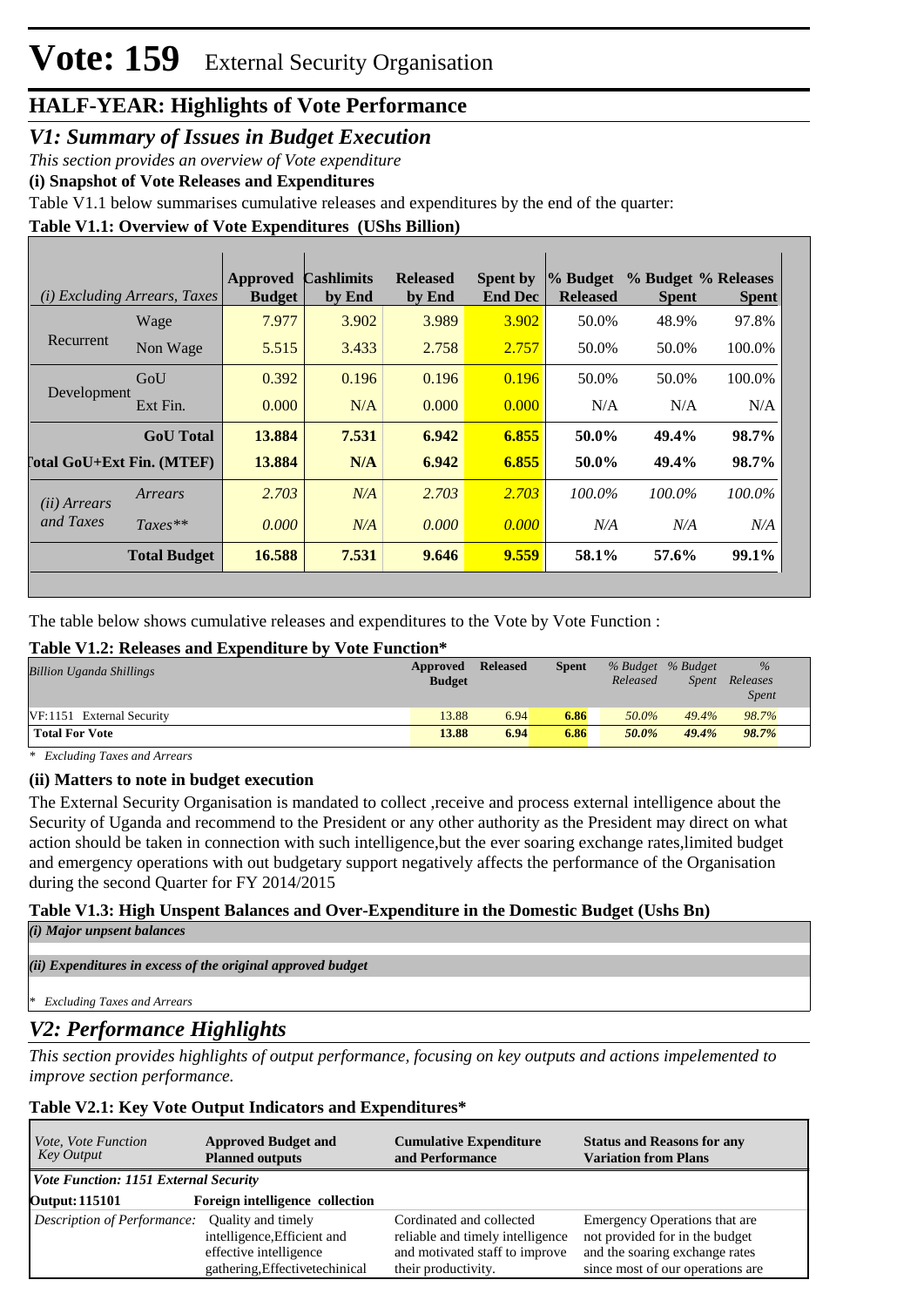# **HALF-YEAR: Highlights of Vote Performance**

| Vote, Vote Function<br><b>Key Output</b>                            | <b>Approved Budget and</b><br><b>Cumulative Expenditure</b><br>and Performance<br><b>Planned outputs</b> |       |                                                                                                                                                          | <b>Status and Reasons for any</b><br><b>Variation from Plans</b> |                                                                                                                                                                                                                                                                                                 |       |  |  |
|---------------------------------------------------------------------|----------------------------------------------------------------------------------------------------------|-------|----------------------------------------------------------------------------------------------------------------------------------------------------------|------------------------------------------------------------------|-------------------------------------------------------------------------------------------------------------------------------------------------------------------------------------------------------------------------------------------------------------------------------------------------|-------|--|--|
|                                                                     | intelligence<br>Capability, Motivated staff.                                                             |       |                                                                                                                                                          |                                                                  | externally based.                                                                                                                                                                                                                                                                               |       |  |  |
| Performance Indicators:                                             |                                                                                                          |       |                                                                                                                                                          |                                                                  |                                                                                                                                                                                                                                                                                                 |       |  |  |
| Number of annual<br>intelligence reports                            | 365                                                                                                      |       | 97                                                                                                                                                       |                                                                  |                                                                                                                                                                                                                                                                                                 |       |  |  |
| <b>Output Cost:</b>                                                 | UShs Bn:                                                                                                 | 6.299 | UShs Bn:                                                                                                                                                 | 3.150                                                            | % Budget Spent:                                                                                                                                                                                                                                                                                 | 50.0% |  |  |
| <b>Output: 115102</b>                                               | Analysis of external intelligence information                                                            |       |                                                                                                                                                          |                                                                  |                                                                                                                                                                                                                                                                                                 |       |  |  |
| <i>Description of Performance:</i> Effective technical intelligence | of intelligence information                                                                              |       | Continued to provide technical<br>gathered, Improved management intelligence and technical<br>training for staff both inside and<br>outside the Country. |                                                                  | The top Up salary for the first<br>and second was approved late<br>and it was paid in the third<br>quarter 2014/2015 and the<br>Organisation had intended to<br>utililaze all capital<br>developments in second but<br>only half was released by the<br>end of the second quarter<br>2014/2015. |       |  |  |
| <b>Output Cost:</b>                                                 | UShs Bn:                                                                                                 | 3.254 | UShs Bn:                                                                                                                                                 |                                                                  | 1.631 % Budget Spent:                                                                                                                                                                                                                                                                           | 50.1% |  |  |
| <b>Vote Function Cost</b>                                           | <b>UShs Bn:</b>                                                                                          |       | 13.884 UShs Bn:                                                                                                                                          |                                                                  | 6.855 % Budget Spent:                                                                                                                                                                                                                                                                           | 49.4% |  |  |
| <b>Cost of Vote Services:</b>                                       | UShs Bn:                                                                                                 |       | 13.884 UShs Bn:                                                                                                                                          |                                                                  | $6.855$ % Budget Spent:                                                                                                                                                                                                                                                                         | 49.4% |  |  |

*\* Excluding Taxes and Arrears*

External Security Organisation represents Uganda on the Committee of Intelligence and Security Services of Africa but the Organisation's membership is in arrears to the tune of UGX 1.24bn.

|  |  | Table V2.2: Implementing Actions to Improve Vote Performance |  |
|--|--|--------------------------------------------------------------|--|
|--|--|--------------------------------------------------------------|--|

| <b>Planned Actions:</b>                                                    | <b>Actual Actions:</b>                                                                                                                                                                | <b>Reasons for Variation</b>                                                    |
|----------------------------------------------------------------------------|---------------------------------------------------------------------------------------------------------------------------------------------------------------------------------------|---------------------------------------------------------------------------------|
| Vote: 159 External Security Organisation                                   |                                                                                                                                                                                       |                                                                                 |
| Vote Function: 1151 External Security                                      |                                                                                                                                                                                       |                                                                                 |
| Not applicable due to inadequate<br>funding.Request for additional funding | The quarter ESO deployed more staff in<br>foreign mission but they are still under<br>funded compared to their counter-parts<br>deployed by Ministry of oreign Affairs.               | Limited budget and high exchange rate<br>foreign currency.                      |
| Not applicable due to inadequate funding.                                  | Some members of staff went for technical<br>training to address the issue of inadequate<br>skills.                                                                                    | Limited budget, everchanging technology<br>and mode of operation of terrorists. |
| Not applicable due to inadequate funding.                                  | During the current Financial Year 2014/15 Limited budget<br>ESO received some enhancement on non-<br>wage and addressed some of<br>communication gaps from classified<br>expenditure. |                                                                                 |

# *V3: Details of Releases and Expenditure*

*This section provides a comprehensive summary of the outputs delivered by the Vote and further details of Vote expenditures by Vote Function and Expenditure Item.*

#### **Table V3.1: GoU Releases and Expenditure by Output\***

| <b>Billion Uganda Shillings</b>                                 | Approved<br><b>Budget</b> | <b>Released</b> | <b>Spent</b> | $%$ GoU<br><b>Budget</b> | $%$ GoU<br><b>Budget</b> | $%$ GoU<br>Releases |
|-----------------------------------------------------------------|---------------------------|-----------------|--------------|--------------------------|--------------------------|---------------------|
|                                                                 |                           |                 |              | Released                 | <i>Spent</i>             | <i>Spent</i>        |
| VF:1151 External Security                                       | 13.88                     | 6.94            | 6.86         | 50.0%                    | 49.4%                    | 98.7%               |
| Class: Outputs Provided                                         | 13.54                     | 6.77            | 6.69         | 50.0%                    | 49.4%                    | 98.7%               |
| 115101 Foreign intelligence data collection                     | 6.30                      | 3.15            | 3.15         | 50.0%                    | 50.0%                    | $100.0\%$           |
| 115102 Analysis of external intelligence information            | 3.25                      | 1.63            | 1.63         | 50.1%                    | 50.1%                    | 100.0%              |
| 115103 Administration                                           | 3.99                      | 1.99            | 1.91         | 50.0%                    | 47.8%                    | 95.6%               |
| Class: Capital Purchases                                        | 0.34                      | 0.17            | 0.17         | 48.8%                    | 48.8%                    | 100.0%              |
| 115176 Purchase of Office and ICT Equipment, including Software | 0.06                      | 0.04            | 0.04         | 58.3%                    | 58.3%                    | $100.0\%$           |
| 115177 Purchase of Specialised Machinery & Equipment            | 0.28                      | 0.13            | 0.13         | 46.7%                    | 46.7%                    | $100.0\%$           |
| <b>Total For Vote</b>                                           | 13.88                     | 6.94            | 6.86         | 50.0%                    | 49.4%                    | 98.7%               |

*\* Excluding Taxes and Arrears*